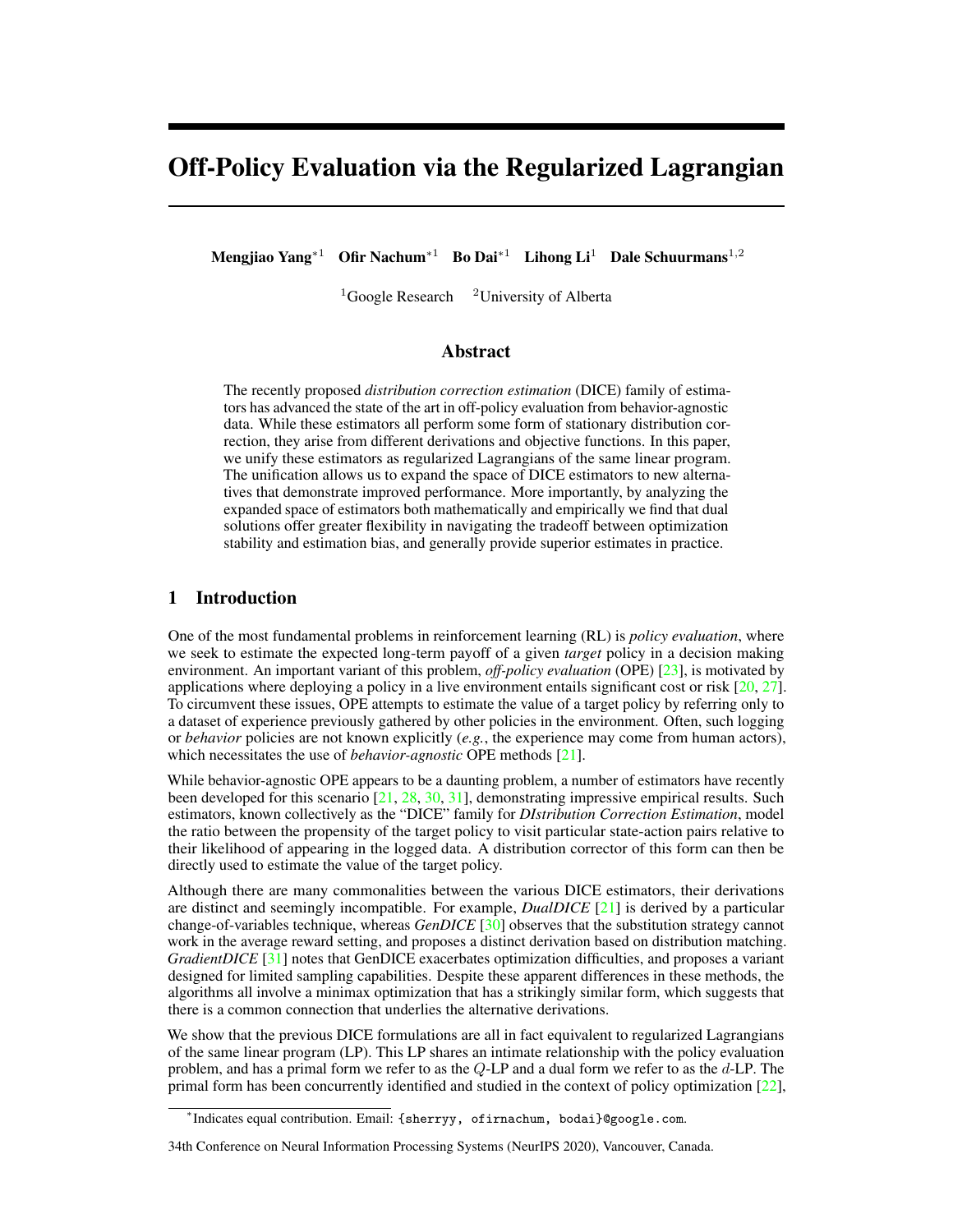but we focus on the d-LP formulation for off-policy evaluation here, which we find to have a more succinct and revealing form for this purpose. Using the  $d$ -LP, we identify a number of key choices in translating it into a *stable* minimax optimization problem – *i.e.* whether to include redundant constraints, whether to regularize the primal or dual variables – in addition to choices in how to translate an optimized solution into an *asymptotically unbiased* estimate of the policy value.[2](#page-1-0) We use this characterization to show that the known members of the DICE family are a small subset of specific choices made within a much larger, unexplored set of potential OPE methods.

To understand the consequences of the various choices, we provide a comprehensive study. First, we theoretically investigate which configurations lead to bias in the primal or dual solutions, and when this affects the final estimates. Our analysis shows that the dual solutions offer greater flexibility in stabilizing the optimization while preserving asymptotic unbiasedness, versus primal solutions. We also perform an extensive empirical evaluation of the various choices across different domains and function approximators, and identify novel configurations that improve the observed outcomes.

## 2 Background

We consider an infinite-horizon Markov Decision Process (MDP) [\[24\]](#page-10-8), specified by a tuple  $\mathcal{M} = \langle S, A, R, T, \mu_0, \gamma \rangle$ , which consists of a state space, action space, reward function, transition probability function, initial state distribution, and discount factor  $\gamma \in [0, 1]$ . A policy  $\pi$  interacts with the environment starting at an initial state  $s_0 \sim \mu_0$ , producing a distribution  $\pi(\cdot|s_t)$  over A from which an action  $a_t$  is sampled and applied to the environment at each step  $t \geq 0$ . The environment produces a scalar reward  $r_t = R(s_t, a_t)$ ,<sup>[4](#page-1-2)</sup> and transitions to a new state  $s_{t+1} \sim T(s_t, a_t)$ .

## 2.1 Policy Evaluation

The *value* of a policy  $\pi$  is defined as the normalized expected per-step reward it obtains:

 $\rho(\pi) := (1 - \gamma) \mathbb{E} \left[ \sum_{t=0}^{\infty} \gamma^t R(s_t, a_t) \, | \, s_0 \sim \mu_0, \forall t, a_t \sim \pi(s_t), s_{t+1} \sim T(s_t, a_t) \right].$  (1) In the policy evaluation setting, the policy being evaluated is referred to as the *target* policy. The value of a policy may be expressed in two equivalent ways:

<span id="page-1-6"></span><span id="page-1-4"></span>
$$
\rho(\pi) = (1 - \gamma) \cdot \mathbb{E}_{\substack{a_0 \sim \pi(s_0) \\ s_0 \sim \mu_0}}[Q^{\pi}(s_0, a_0)] = \mathbb{E}_{(s, a) \sim d^{\pi}}[R(s, a)], \tag{2}
$$

where  $Q^{\pi}$  and  $d^{\pi}$  are the *state-action values* and *visitations* of  $\pi$ , respectively, which satisfy

$$
Q^{\pi}(s, a) = R(s, a) + \gamma \cdot \mathcal{P}^{\pi} Q^{\pi}(s, a), \text{ where } \mathcal{P}^{\pi} Q(s, a) := \mathbb{E}_{s' \sim T(s, a), a' \sim \pi(s')}[Q(s', a')],\tag{3}
$$

<span id="page-1-3"></span>
$$
d^{\pi}(s, a) = (1 - \gamma)\mu_0(s)\pi(a|s) + \gamma \cdot \mathcal{P}_*^{\pi}d^{\pi}(s, a), \text{ where } \mathcal{P}_*^{\pi}d(s, a) := \pi(a|s) \sum_{\tilde{s}, \tilde{a}} T(s|\tilde{s}, \tilde{a})d(\tilde{s}, \tilde{a}). \tag{4}
$$

Note that  $\mathcal{P}^{\pi}$  and  $\mathcal{P}_{*}^{\pi}$  are linear operators that are transposes (adjoints) of each other. We refer to  $\mathcal{P}^{\pi}$ as the *policy transition operator* and  $\mathcal{P}_{*}^{\pi}$  as the *transpose policy transition operator*. The function  $Q^{\pi}$  corresponds to the  $\hat{Q}$ -values of the policy  $\pi$ ; it maps state-action pairs  $(s, a)$  to the expected value of policy  $\pi$  when run in the environment starting at  $(s, a)$ . The function  $d^{\pi}$  corresponds to the on-policy distribution of  $\pi$ ; it is the normalized distribution over state-action pairs  $(s, a)$  measuring the likelihood  $\pi$  enounters the pair  $(s, a)$ , averaging over time via  $\gamma$ -discounting. We make the following standard assumption, which is common in previous policy evaluation work [\[30,](#page-10-5) [22\]](#page-10-7).

<span id="page-1-5"></span>Assumption 1 (MDP ergodicity). *There is unique fixed point solution to* [\(4\)](#page-1-3)*.*

When  $\gamma \in [0, 1)$ , [\(4\)](#page-1-3) always has a unique solution, as 0 cannot belong to the spectrum of  $I - \gamma \mathcal{P}_{*}^{\pi}$ . For  $\gamma = 1$ , the assumption reduces to ergodicity for discrete case under a restriction of d to a normalized distribution; the continuous case is treated by  $[18]$ .

#### 2.2 Off-policy Evaluation via the DICE Family

Off-policy evaluation (OPE) aims to estimate  $\rho(\pi)$  using only a *fixed* dataset of experiences. Specifically, we assume access to a finite dataset  $\mathcal{D} = \{(s_0^{(i)}, s^{(i)}, a^{(i)}, r^{(i)}, s'^{(i)})\}_{i=1}^N$ , where  $s_0^{(i)} \sim \mu_0$ ,

<span id="page-1-1"></span><span id="page-1-0"></span> $2$ With a slight terminology abuse, we use asymptotically unbiased and unbiased interchangeably.

<sup>&</sup>lt;sup>3</sup>For simplicity, we focus on the discounted case where  $\gamma \in [0, 1)$  unless otherwise specified. The same conclusions generally hold for the undiscounted case with  $\gamma = 1$ ; see Appendix [E](#page--1-0) for more details.

<span id="page-1-2"></span><sup>4</sup>We consider a a deterministic reward function. All of our results apply to stochastic rewards as well.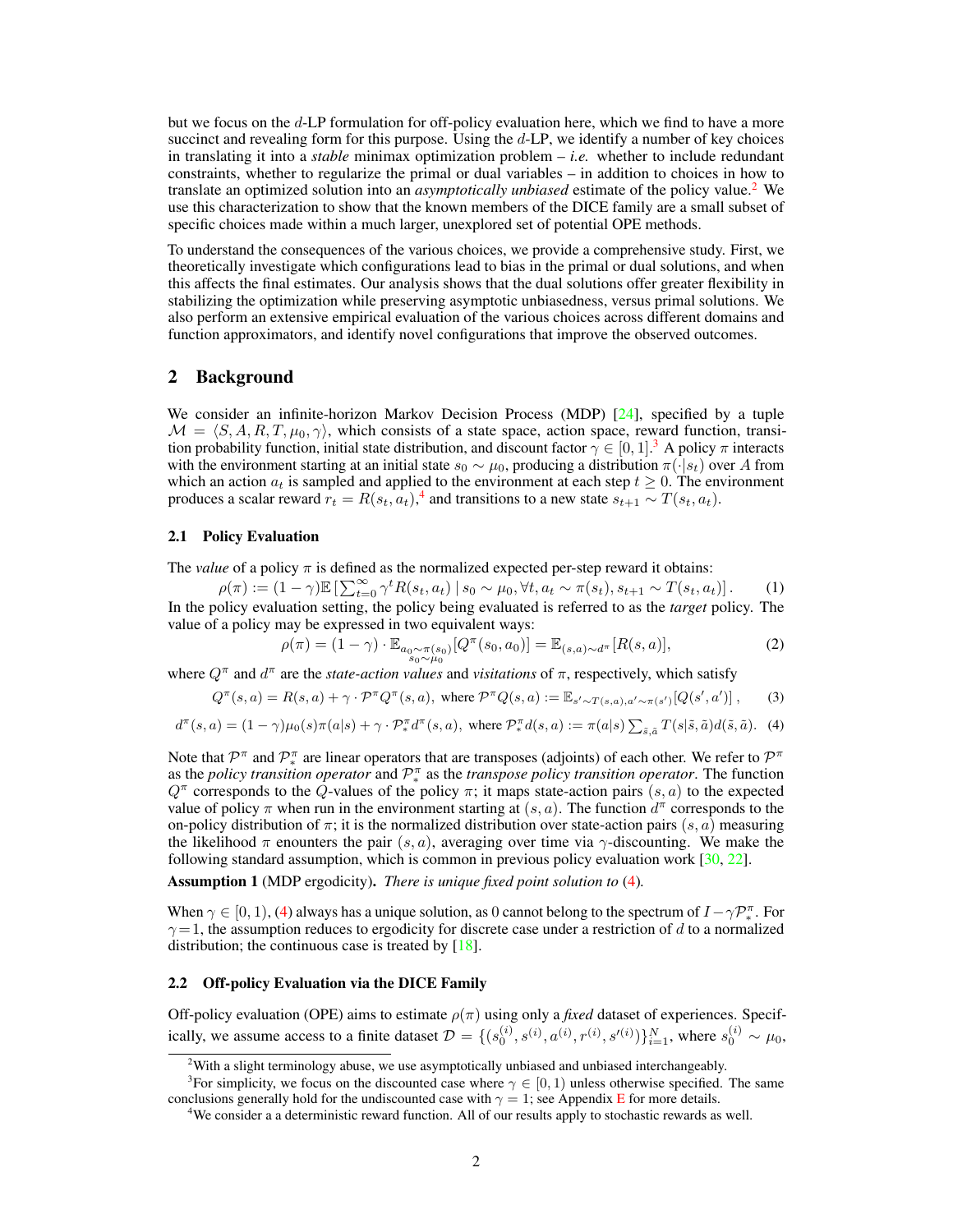$(s^{(i)}, a^{(i)}) \sim d^{\mathcal{D}}$  are samples from some unknown distribution  $d^{\mathcal{D}}$ ,  $r^{(i)} = R(s^{(i)}, a^{(i)})$ , and  $s^{(i)} \sim T(s^{(i)}, a^{(i)})$ . We at times abuse notation and use  $(s, a, r, s') \sim d^D$  or  $(s, a, r) \sim d^D$  as a shorthand for  $(s, a) \sim d^D$ ,  $r = R(s, a)$ ,  $s' \sim T(s, a)$ , which simulates sampling from the dataset D when using a finite number of samples.

The recent DICE methods take advantage of the following expression for the policy value:

<span id="page-2-0"></span>
$$
\rho(\pi) = \mathbb{E}_{(s,a,r)\sim d^{\mathcal{D}}} \left[ \zeta^*(s,a) \cdot r \right],\tag{5}
$$

where  $\zeta^*(s, a) := d^{\pi}(s, a)/d^{\mathcal{D}}(s, a)$  is the *distribution correction ratio*. The existing DICE estimators seek to approximate this ratio without knowledge of  $d^{\pi}$  or  $d^{\mathcal{D}}$ , and then apply [\(5\)](#page-2-0) to derive an estimate of  $\rho(\pi)$ . This general paradigm is supported by the following assumption.

<span id="page-2-4"></span>**Assumption 2** (Boundedness). *The stationary correction ratio is bounded*,  $\|\zeta^*\|_{\infty} \leq C < \infty$ .

When  $\gamma$  < 1, DualDICE [\[21\]](#page-10-3) chooses a convex objective whose optimal solution corresponds to this ratio, and employs a change of variables to transform the dependence on  $d^{\pi}$  to  $\mu_0$ . GenDICE [\[30\]](#page-10-5), on the other hand, minimizes a divergence between successive on-policy state-action distributions, and introduces a normalization constraint to ensure the estimated ratios average to 1 over the off-policy dataset. Both DualDICE and GenDICE apply Fenchel duality to reduce an intractable convex objective to a minimax objective, which enables sampling and optimization in a stochastic or continuous action space. GradientDICE [\[31\]](#page-10-6) extends GenDICE by using a linear parametrization so that the minimax optimization is convex-concave with convergence guarantees.

## 3 A Unified Framework of DICE Estimators

In this section, given a fixed target policy  $\pi$ , we present a linear programming representation (LP) of its state-action stationary distribution  $d^{\pi}(s, a) \in \mathcal{P}$ , referred to as the d-LP. Here  $\mathcal P$  represents the space of all stationary distributions. The dual of this LP has solution  $Q^{\pi}$ , thus revealing the duality between the Q-function and the d-distribution of any policy  $\pi$ . We then discuss the mechanisms by which one can improve optimization stability through the application of regularization and redundant constraints. Although in general this may introduce bias into the final value estimate, there are a number of valid configurations for which the resulting estimator for  $\rho(\pi)$  remains *unbiased*. We show that existing DICE algorithms cover several choices of these configurations, while there is also a sizable subset which remains unexplored.

## 3.1 Linear Programming Representation for the  $d^{\pi}$ -distribution

The following theorem presents a formulation of  $\rho(\pi)$  in terms of a linear program with respect to the constraints in  $(4)$  and  $(3)$ .

<span id="page-2-2"></span>**Theorem 1.** *Given a policy*  $\pi$ *, under Assumption [1,](#page-1-5) its value*  $\rho(\pi)$  *defined in* [\(1\)](#page-1-6) *can be expressed by the following* d*-LP:*

<span id="page-2-1"></span>
$$
\max_{d:S\times A\to\mathbb{R}}\mathbb{E}_d\left[R\left(s,a\right)\right],\quad \text{s.t.,}\quad d(s,a) = \underbrace{(1-\gamma)\mu_0(s)\pi(a|s)+\gamma\cdot\mathcal{P}_*^{\pi}d(s,a)}_{\mathcal{B}_*^{\pi}\cdot d}.\tag{6}
$$

∗ *We refer to the* d*-LP above as the dual problem. Its corresponding primal LP is*

<span id="page-2-3"></span>
$$
\min_{Q:S\times A\to\mathbb{R}}\ (1-\gamma)\,\mathbb{E}_{\mu_0\pi}\left[Q\left(s,a\right)\right],\quad \text{s.t.,}\quad Q(s,a)=\underbrace{R(s,a)+\gamma\cdot\mathcal{P}^\pi Q(s,a)}_{\mathcal{B}^\pi\cdot Q}.\tag{7}
$$

*Proof.* Notice that under Assumption [1,](#page-1-5) the constraint in [\(6\)](#page-2-1) determines a unique solution, which is the stationary distribution  $d^{\pi}$ . Therefore, the objective will be  $\rho(\pi)$  by definition. On the other hand, due to the contraction of  $\gamma \cdot \mathcal{P}^{\pi}$ , the primal problem is feasible and the solution is  $Q^{\pi}$ , which shows the optimal objective value will also be  $\rho(\pi)$ , implying strong duality holds.  $\Box$ 

Theorem [1](#page-2-2) presents a succinct LP representation for policy value and reveals the duality between the  $Q^{\pi}$ -function and  $d^{\pi}$ -distribution, thus providing an answer to the question raised by [\[28\]](#page-10-4). Although the  $d$ -LP provides a mechanism for policy evaluation, directly solving either the primal or dual  $d$ -LPs is difficult due to the number of constraints, which will present difficulties when the state and action spaces is uncountable. These issues are exaggerated in the off-policy setting where one only has access to samples  $(s_0, s, a, r, s')$  from a stochastic process. To overcome these difficulties, one can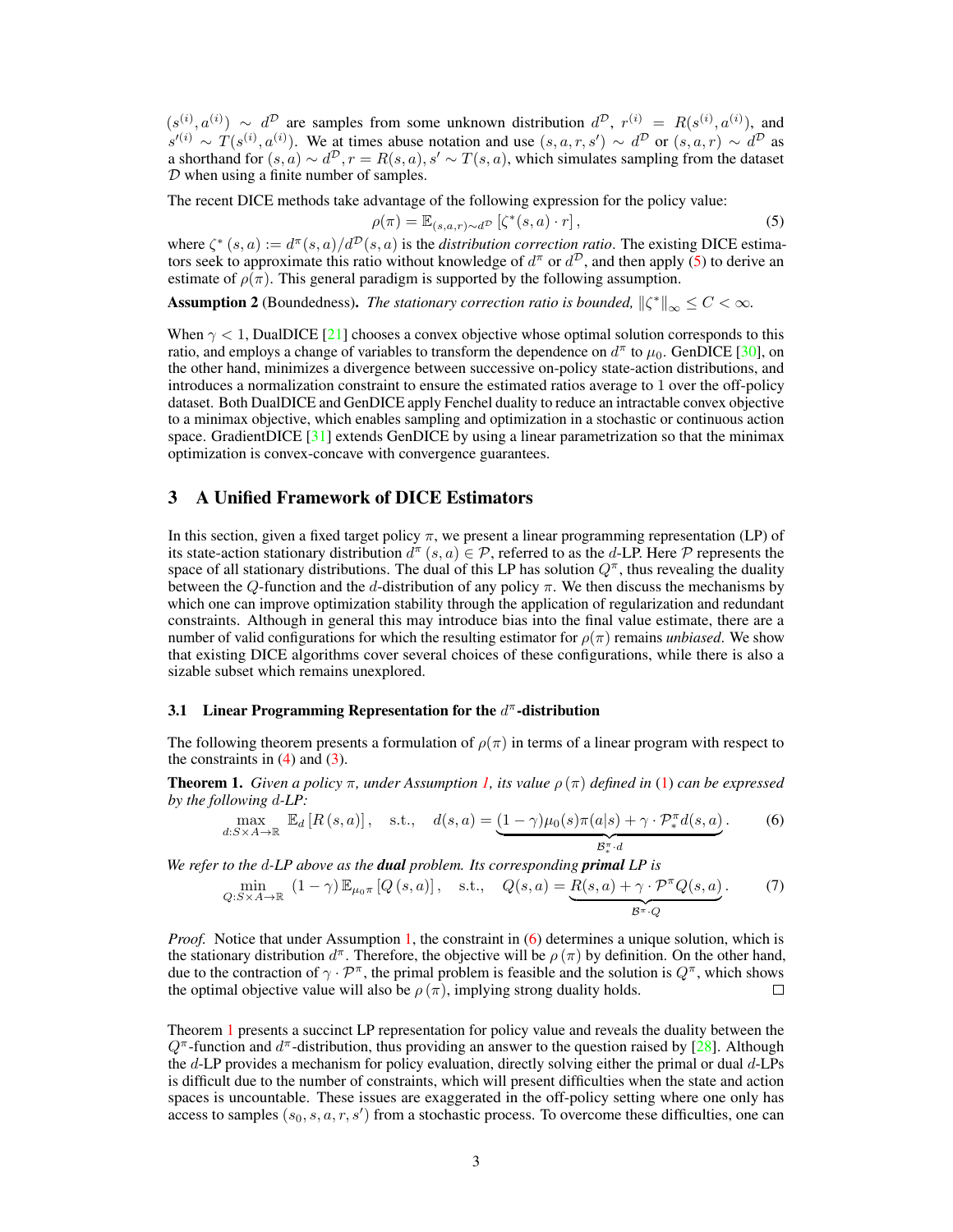instead approach these primal and dual LPs through the Lagrangian,

$$
\max_{d} \min_{Q} L(d,Q) := (1 - \gamma) \cdot \mathbb{E}_{a_{0} \sim \pi(s_{0})} [Q(s_{0}, a_{0})] + \sum_{s,a} d(s,a) \cdot (R(s,a) + \gamma \mathcal{P}^{\pi} Q(s,a) - Q(s,a)).
$$

In order to enable the use of an arbitrary off-policy distribution  $d^D$ , we make the change of variables  $\zeta(s, a) := d(s, a)/d^{\mathcal{D}}(s, a)$ . This yields an equivalent Lagrangian in a more convenient form:  $\max_{\zeta} \min_{Q} L_D(\zeta, Q) := (1 - \gamma) \cdot \mathbb{E}_{\substack{a_0 \sim \pi(s_0) \\ s_0 \sim \mu_0}}[Q(s_0, a_0)]$ 

<span id="page-3-0"></span>+ 
$$
\mathbb{E}_{\substack{(s,a,r,s') \sim d^{\mathcal{D}} \\ a'\sim \pi(s')}} [\zeta(s,a) \cdot (r + \gamma Q(s',a') - Q(s,a))].
$$
 (8)

The Lagrangian has primal and dual solutions  $Q^* = Q^{\pi}$  and  $\zeta^* = d^{\pi}/d^{\mathcal{D}}$ . Approximate solutions to one or both of  $\hat{Q}, \hat{\zeta}$  can be used to estimate  $\hat{\rho}(\pi)$ , by either using the standard DICE paradigm in [\(5\)](#page-2-0) which corresponds to the dual objective in  $(6)$  or, alternatively, by using the primal objective in  $(7)$ or the Lagrangian objective in [\(8\)](#page-3-0); we further discuss these choices later in this section. Although the Lagrangian in [\(8\)](#page-3-0) should in principle be able to derive the solutions  $Q^{\pi}$ ,  $d^{\pi}$  and so yield accurate estimates of  $\rho(\pi)$ , in practice there are a number of optimization difficulties that are liable to be encountered. Specifically, even in tabular case, due to lack of curvature, the Lagrangian is not strongly-convex-strongly-concave, and so one cannot guarantee the convergence of the final solution with stochastic gradient descent-ascent (SGDA). These optimization issues can become more severe when moving to the continuous case with neural network parametrization, which is the dominant application case in practice. In order to mitigate these issues, we present a number of ways to introduce more stability into the optimization and discuss how these mechanisms may trade-off with the bias of the final estimate. We will show that the application of certain mechanisms recovers the existing members of the DICE family, while a larger set remains unexplored.

#### <span id="page-3-2"></span>3.2 Regularizations and Redundant Constraints

The augmented Lagrangian method (ALM) [\[25\]](#page-10-10) is proposed exactly for circumventing the optimization instability, where strong convexity is introduced by adding extra regularizations *without* changing the optimal solution. However, directly applying ALM, *i.e.*, adding  $h_p(Q) := ||\mathcal{B}^{\pi} \cdot Q - Q||_{d^D}^2$  or  $h_d(d) := D_f(d||\mathcal{B}_{*}^{\pi} \cdot d)$  where  $D_f$  denotes the f-divergence, will introduce extra difficulty, both statistically and algorithmically, due to the conditional expectation operator in  $\mathcal{B}^{\pi}$  and  $\mathcal{B}_{*}^{\pi}$  inside of the non-linear function in  $h_p(Q)$  and  $h_d(d)$ , which is known as "double sample" in the RL literature [\[1\]](#page-9-0). Therefore, the vanilla stochastic gradient descent is no longer applicable [\[5\]](#page-9-1), due to the bias in the gradient estimator.

In this section, we use the spirit of ALM but explore other choices of regularizations to introduce strong convexity to the original Lagrangian [\(8\)](#page-3-0). In addition to regularizations, we also employ the use of redundant constraints, which serve to add more structure to the optimization without affecting the optimal solutions. We will later analyze for which configurations these modifications of the original problem will lead to biased estimates for  $\rho(\pi)$ .

We first present the unified objective in full form equipped with all choices of regularizations and redundant constraints:

<span id="page-3-1"></span>
$$
\max_{\zeta \geq 0} \min_{Q,\lambda} L_D(\zeta, Q, \lambda) := (1 - \gamma) \cdot \mathbb{E}_{a_0 \sim \pi(s_0)}[Q(s_0, a_0)] + \lambda \n+ \mathbb{E}_{(s, a, r, s') \sim d^D}[\zeta(s, a) \cdot (\alpha_R \cdot R(s, a) + \gamma Q(s', a') - Q(s, a) - \lambda)] \n+ \alpha' \sim \pi(s') \n+ \alpha_Q \cdot \mathbb{E}_{(s, a) \sim d^D}[f_1(Q(s, a))] - \alpha_{\zeta} \cdot \mathbb{E}_{(s, a) \sim d^D}[f_2(\zeta(s, a))].
$$
\n(9)

Now, let us explain each term in  $(\alpha_Q, \alpha_{\zeta}, \alpha_R, \zeta \geq 0, \lambda)$ .

- Primal and Dual regularization: To introduce better curvature into the Lagrangian, we introduce primal and dual regularization  $\alpha_Q \mathbb{E}_{d^D} [f_1(Q)]$  or  $\alpha_C \mathbb{E}_{d^D} [f_2(\zeta)]$ , respectively. Here  $f_1, f_2$  are some convex and lower-semicontinuous functions.
- Reward: Scaling the reward may be seen as an extension of the dual regularizer, as it is a component in the dual objective in [\(6\)](#page-2-1). We consider  $\alpha_R \in \{0, 1\}.$
- Positivity: Recall that the solution to the original Lagrangian is  $\zeta^*(s, a) = \frac{d^{\pi}(s, a)}{d^{\mathcal{D}}(s, a)} \geq 0$ . We thus consider adding a positivity constraint to the dual variable. This may be interpreted as modifying the original d-LP in [\(6\)](#page-2-1) to add a condition  $d \ge 0$  to its objective.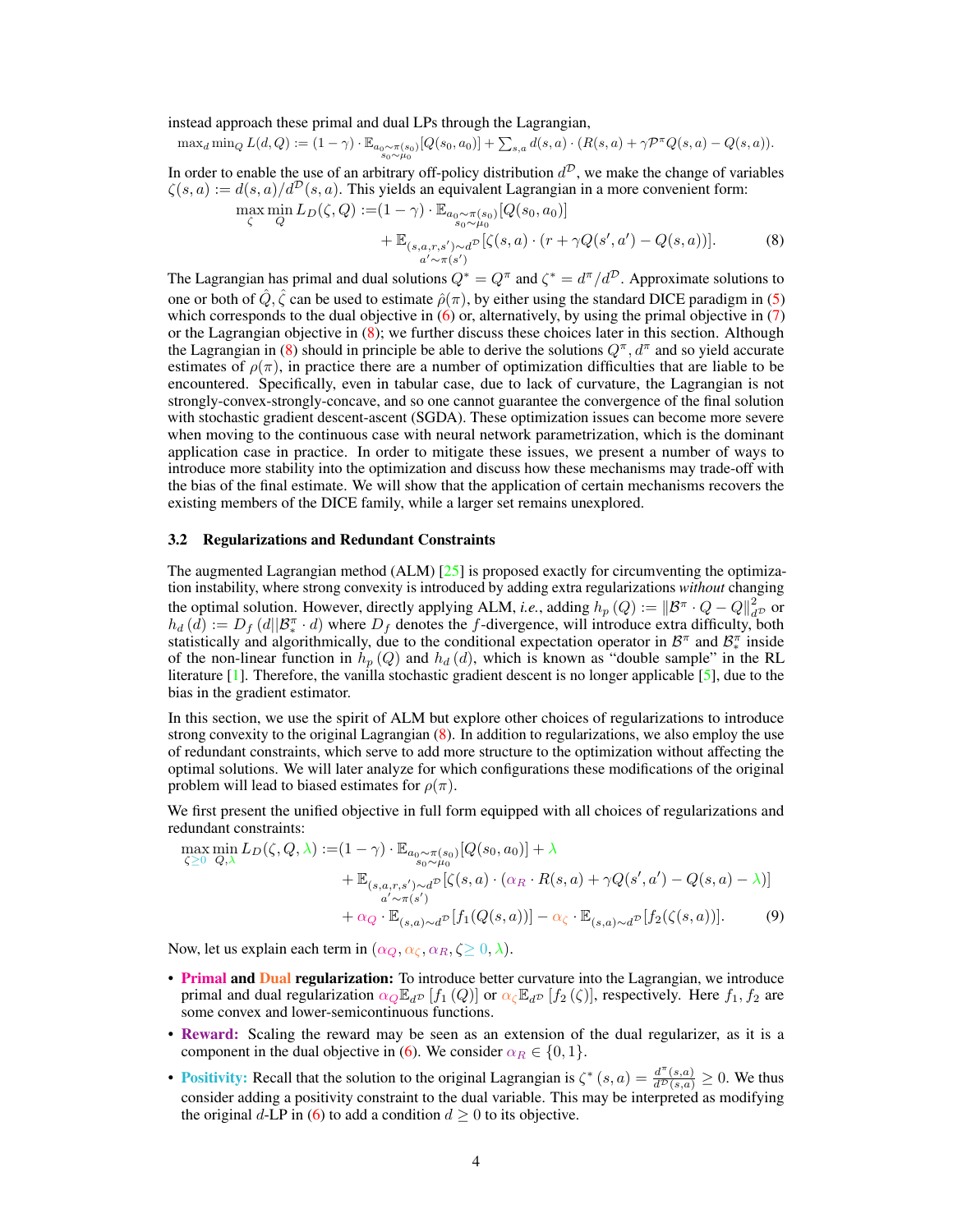• Normalization: Similarly, the normalization constraint also comes from the property of the optimal solution  $\zeta^*(s, a)$ , *i.e.*,  $\mathbb{E}_{d^D}$  [ $\zeta(s, a)$ ] = 1. If we add an extra constraint to the d-LP [\(6\)](#page-2-1) as  $\sum_{s,a} d(s,a) = 1$  and apply the Lagrangian, we result in the term  $\lambda - \mathbb{E}_{d} p \left[ \lambda \zeta(s,a) \right]$  seen in [\(9\)](#page-3-1).

As we can see, the latter two options come from the properties of optimal dual solution, and this suggests that their inclusion would not affect the optimal dual solution. On the other hand, the first two options (primal/dual regularization and reward scaling) will in general affect the solutions to the optimization. Whether a bias in the solution affects the final estimate depends on the estimator being used.

Remark (Robust optimization justification): Besides the motivation from ALM for strong con-vexity, the regularization terms in [\(9\)](#page-3-1),  $\alpha_Q \cdot \mathbb{E}_{(s,a)\sim d^{\mathcal{D}}}[f_1(Q(s,a))]$  and  $\alpha_{\zeta} \cdot \mathbb{E}_{(s,a)\sim d^{\mathcal{D}}}[f_2(\zeta(s,a))]$ , can also be interpreted as introducing robustness via perturbation to the Bellman difference. Consider dual regularization as an example. The Fenchel dual of  $\alpha_{\zeta} \cdot \mathbb{E}_{(s,a)\sim d}$  [f<sub>2</sub>( $\zeta(s,a)$ )] gives  $\alpha_{\zeta} \left\{ \max_{\delta(s,a) \in \Omega} \langle \zeta, \delta \rangle - \mathbb{E}_{(s,a) \sim d^{\mathcal{D}}} \left[ f_2^* \left( \delta(s,a) \right) \right] \right\}$ , where  $\Omega$  denotes the domain of function  $f_2^*$ . By plugging  $f_2^* (\cdot) = (\cdot)^2$  back into [\(9\)](#page-3-1), we obtain  $\max_{\zeta \geq 0} \min_{Q, \lambda, \delta \in \Omega} L_D(\zeta, Q, \lambda) := (1 - \gamma) \cdot \mathbb{E}_{a_0 \sim \pi(s_0) \atop s_0 \sim \mu_0} [Q(s_0, a_0)] + \lambda$ +  $\mathbb{E}_{(s,a,r,s') \sim d}$ <sup> $\mathcal{D}$ </sup>  $\sum_{\substack{a,r,s'\sim a^{\mathcal{D}}}}\left[\zeta(s,a)\cdot(\alpha_{R}\cdot R(s,a)+\gamma Q(s',a')-Q(s,a)-\lambda-\alpha_{\zeta}\delta\left(s,a\right))\right]$  $+\alpha_Q \cdot \mathbb{E}_{(s,a)\sim d^{\mathcal{D}}}[f_1(Q(s,a))] + \alpha_\zeta \cdot \mathbb{E}_{(s,a)\sim d^{\mathcal{D}}}[\delta^2(s,a)],$ (10)

which can be understood as introducing slack variables (i.e., perturbations in the  $L_2$ -ball) to the Bellman difference  $\alpha_R \cdot R(s,a) + \gamma Q(s',a') - Q(s,a)$ . Different dual regularizations will result in perturbation in different dual spaces. From this perspective, the dual regularization mitigates both sampling error in approximating the Bellman difference and approximation error induced by the parametrization of Q. Similarly, the primal regularization can be interpreted as introducing slack variables to the stationary state-action distribution condition. Please refer to Appendix [A](#page--1-1) for details.

Given estimates  $\hat{Q}, \hat{\lambda}, \hat{\zeta}$ , there are three potential ways to estimate  $\rho(\pi)$ .

- Primal estimator:  $\hat{\rho}_Q(\pi) := (1 \gamma) \cdot \mathbb{E}_{\substack{a_0 \sim \pi(s_0) \\ s_0 \sim \mu_0}} [\hat{Q}(s_0, a_0)] + \hat{\lambda}.$
- Dual estimator:  $\hat{\rho}_{\zeta}(\pi) := \mathbb{E}_{(s,a,r)\sim d^{\mathcal{D}}}[\hat{\zeta}(s,a)\cdot r].$
- Lagrangian:  $\hat{\rho}_{Q,\zeta}(\pi) := \hat{\rho}_Q(\pi) + \hat{\rho}_{\zeta}(\pi) + \mathbb{E}_{(s,a,r,s') \sim d} \mathbb{P}$  $a' \sim \pi(s')$  $\left[\hat{\zeta}\left(s, a\right) \left(\gamma \hat{Q}(s', a') - \hat{Q}(s, a) - \hat{\lambda}\right)\right].$

The following theorem outlines when a choice of regularizations, redundant constraints, and final estimator will provably result in an unbiased estimate of policy value.

<span id="page-4-0"></span>Theorem 2 (Regularization profiling). *Under Assumption [1](#page-1-5) and [2,](#page-2-4) we summarize the effects of*  $(\alpha_Q, \alpha_{\zeta}, \alpha_R, \zeta \geq 0, \lambda)$ , which corresponds to primal and *dual* regularizations, w/w.o. reward, and *positivity and normalization constraints. without considering function approximation.*

| Regularization (with or without $\lambda$ ) |                                                                                             |              | $\rho_O$        | $\ddot{\rho}_\mathcal{C}$ | $\hat{\rho}_{Q,\zeta}$ |
|---------------------------------------------|---------------------------------------------------------------------------------------------|--------------|-----------------|---------------------------|------------------------|
|                                             |                                                                                             | $\zeta$ free | <b>Unbiased</b> | <b>Biased</b>             | <b>Unbiased</b>        |
|                                             | $\alpha_R=1$                                                                                | $\zeta > 0$  | <b>Biased</b>   |                           | <b>Biased</b>          |
|                                             | $\alpha_{\zeta} = 0$ $\alpha_{Q} > 0$ $\alpha_{R} = 0$                                      | $\zeta$ free |                 | <b>Unbiased</b>           |                        |
|                                             |                                                                                             | $\zeta > 0$  |                 |                           |                        |
|                                             | $\alpha_R=1$<br>$\alpha_{\zeta} > 0$ $\alpha_{\zeta} = 0$ $\alpha_{R} = 0$ $\alpha_{R} = 0$ | $\zeta$ free |                 |                           | <b>Unbiased</b>        |
|                                             |                                                                                             | $\zeta > 0$  |                 |                           |                        |
|                                             |                                                                                             | $\zeta$ free |                 |                           |                        |
|                                             |                                                                                             |              |                 |                           |                        |

Notice that the primal and dual solutions can both be unbiased under specific regularization configurations, but the dual solutions are unbiased in 6 out of 8 such configurations, whereas the primal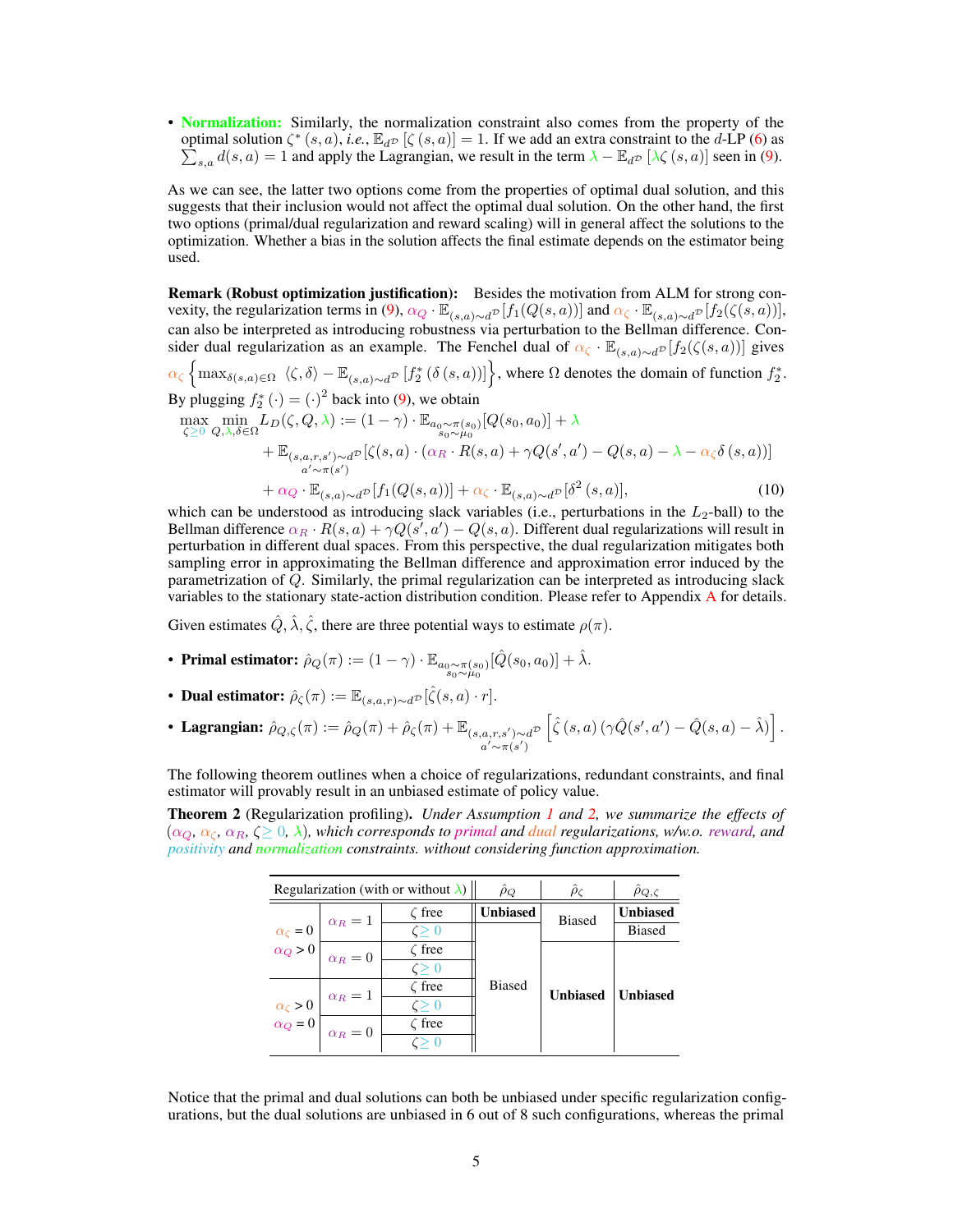solution is unbiased in only 1 configuration. The primal solution additionally requires the positivity constraint to be excluded (see details in Appendix [B\)](#page--1-2), further restricting its optimization choices.

The Lagrangian estimator is unbiased when at least one of  $Q$ ,  $\lambda$  or  $\zeta$  are unbiased. This property is referred to as *doubly robust* in the literature [\[12\]](#page-9-2) This seems to imply that the Lagrangian estimator is optimal for behavior-agnostic off-policy evaluation. However, this is not the case as we will see in the empirical analysis. Instead, the approximate dual solutions are typically more accurate than approximate primal solutions. Since neither is exact, the Lagrangian suffers from error in both, while the dual estimator  $\hat{\rho}_{\zeta}$  will exhibit more robust performance, as it solely relies on the approximate  $\zeta$ .

#### 3.3 Recovering Existing OPE Estimators

This organization provides a complete picture of the DICE family of estimators. Existing DICE estimators can simply be recovered by picking one of the valid regularization configurations:

- **DualDICE** [\[21\]](#page-10-3):  $(\alpha_Q = 0, \alpha_{\zeta} = 1, \alpha_R = 0)$  without  $\zeta \ge 0$  and without  $\lambda$ . DualDICE also derives an *unconstrained primal form* where optimization is exclusively over the primal variables (see Appendix [D\)](#page--1-3). This form results in a *biased* estimate but avoids difficults in minimax optimization, which again is a tradeoff between optimization stability and solution unbiasedness.
- GenDICE [\[30\]](#page-10-5) and GradientDICE [\[31\]](#page-10-6):  $(\alpha_Q = 1, \alpha_{\zeta} = 0, \alpha_R = 0)$  with  $\lambda$ . GenDICE differs from GradientDICE in that GenDICE enables  $\zeta \geq 0$  whereas GradientDICE disables it.
- DR-MWQL and MWL  $[28]$ : $(\alpha_Q = 0, \alpha_{\zeta} = 0, \alpha_R = 1)$  and  $(\alpha_Q = 0, \alpha_{\zeta} = 0, \alpha_R = 0)$ , both without  $\zeta \geq 0$  and without  $\lambda$ .
- LSTDQ [\[15\]](#page-10-11): With linear parametrization for  $\zeta(s, a) = v^{\top} \phi(s, a)$  and  $Q(s, a) = w^{\top} \phi(s, a)$ , for any *unbiased* estimator without  $\zeta \geq 0$  and  $\lambda$  in Theorem [2,](#page-4-0) we can recover LSTDQ. Please refer to Appendix  $C$  for details.
- Algae Q-LP [\[22\]](#page-10-7):  $(\alpha_Q = 0, \alpha_{\zeta} = 1, \alpha_R = 1, \zeta \ge 0)$  without  $\zeta \ge 0$  and without  $\lambda$ .
- BestDICE:  $(\alpha_Q = 0, \alpha_{\zeta} = 1, \alpha_R = 0/1)$  with  $\zeta \ge 0$  and with  $\lambda$ . More importantly, we discover a variant that achieves the best performance, which was not identified without this unified framework.

## 4 Experiments

In this section, we empirically verify the theoretical findings. We evaluate different choices of estimators, regularizers, and constraints, on a set of OPE tasks ranging from tabular (Grid) to discrete-control (Cartpole) and continuous-control (Reacher), under linear and neural network parametrizations, with offline data collected from behavior policies with different noise levels ( $\pi_1$  and  $\pi_2$ ). See Appendix [F](#page--1-5) for implementation details and additional results. Our empirical conclusions are as follows:

- The dual estimator  $\hat{\rho}_{\zeta}$  is unbiased under more configurations and yields best performance out of all estimators, and furthermore exhibits strong robustness to scaling and shifting of MDP rewards.
- Dual regularization ( $\alpha_{\zeta} > 0$ ) yields better estimates than primal regularization; the choice of  $\alpha_R \in \{0, 1\}$  exhibits a slight advantage to  $\alpha_R = 1$ .
- The inclusion of redundant constraints ( $\lambda$  and  $\zeta$  > 0) improves stability and estimation performance.
- As expected, optimization using the unconstrained primal form is more stable but also more biased than optimization using the minimax regularized Lagrangian.

Based on these findings, we propose a particular set of choices that generally performs well, overlooked by previously proposed DICE estimators: the dual estimator  $\hat{\rho}_{\zeta}$  with regularized dual variable  $(\alpha_{\zeta} > 0, \alpha_R = 1)$  and redundant constraints  $(\lambda, \zeta \ge 0)$  optimized with the Lagrangian.

# <span id="page-5-0"></span>**4.1** Choice of Estimator ( $\hat{\rho}_Q$ ,  $\hat{\rho}_\zeta$ , or  $\hat{\rho}_{Q,\zeta}$ )

We first consider the choice of estimator. In each case, we perform Lagrangian optimization with regularization chosen according to Theorem [2](#page-4-0) to not bias the resulting estimator. We also use  $\alpha_R = 1$ and include redundant constraints for  $\lambda$  and  $\zeta \geq 0$  in the dual estimator. Although not shown, we also evaluated combinations of regularizations which can bias the estimator (as well as no regularizations) and found that these generally performed worse; see Section [4.2](#page-7-0) for a subset of these experiments.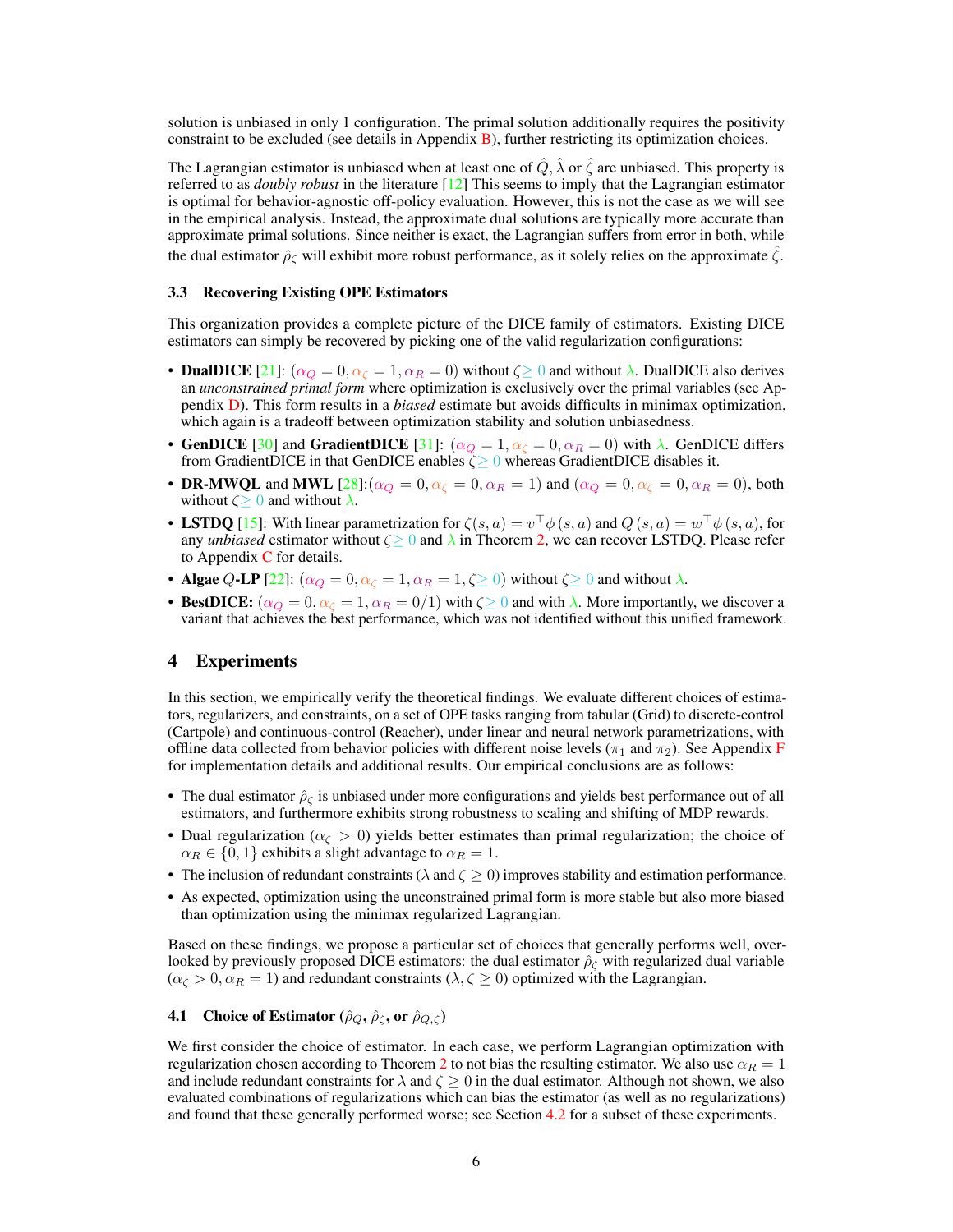<span id="page-6-0"></span>

Figure 1: Estimation results on Grid, Reacher, and Cartpole using data collected from different behavior policies ( $\pi_2$  is closer to the target policy than  $\pi_1$ ). Biased estimator-regularizer combinations from Theorem [2](#page-4-0) are omitted. The dual estimator with regularized dual variable outperforms all other estimators/regularizers. Lagrangian can be as good as the dual but has a larger variance.

<span id="page-6-2"></span>

Figure 2: Primal (red), dual (blue), and Lagrangian (green) estimates under linear (top) and neural network (bottom) parametrization when rewards are transformed during training. Estimations are transformed back and plotted on the original scale. The dual estimates are robust to all transformations, whereas the primal and Lagrangian estimates are sensitive to the reward values.

Our evaluation of different estimators is presented in Figure [1.](#page-6-0) We find that the dual estimator consistently produces the best estimates across different tasks and behavior policies. In comparison, the primal estimates are significantly worse. While the Lagrangian estimator can improve on the primal, it generally exhibits higher variance than the dual estimator. Presumably, the Lagrangian does not benefit from the doubly robust property, since both solutions are biased in this practical setting.

To more extensively evaluate the dual estimator, we investigate its performance when the reward function is scaled by a constant, shifted by a constant, or exponentiated. <sup>[5](#page-6-1)</sup> To control for difficulties in optimization, we first parametrize the primal and dual variables as linear functions, and use stochastic gradient descent to solve the convex-concave minimax objective in [\(9\)](#page-3-1) with  $\alpha_Q = 0$ ,  $\alpha_{\zeta} = 1$ , and  $\alpha_R = 1$ . Since a linear parametrization changes the ground truth of evaluation, we compute the upper and lower estimation bounds by only parameterizing the primal or the dual variable as a linear function. Figure [2](#page-6-2) (top) shows the estimated per-step reward of the Grid task. When the original reward is used (col. 1), the primal, dual, and Lagrangian estimates eventually converge to roughly the same value (even though primal estimates converge much slower). When the reward is scaled by 10 or 100 times or shifted by 5 or 10 units (the original reward is between 0 and 1), the resulting primal estimates are severely affected and do not converge given the same number of gradient updates. When performing this same evaluation with neural network parametrization (Figure [2,](#page-6-2) bottom), the primal estimates continue to exhibit sensitivity to reward transformations, whereas the dual estimates stay roughly the same after being transformed back to the original scale. We further implemented target

<span id="page-6-1"></span><sup>&</sup>lt;sup>5</sup>Note this is separate from  $\alpha_R$ , which only affects optimization. We use  $\alpha_R = 1$  exclusively here.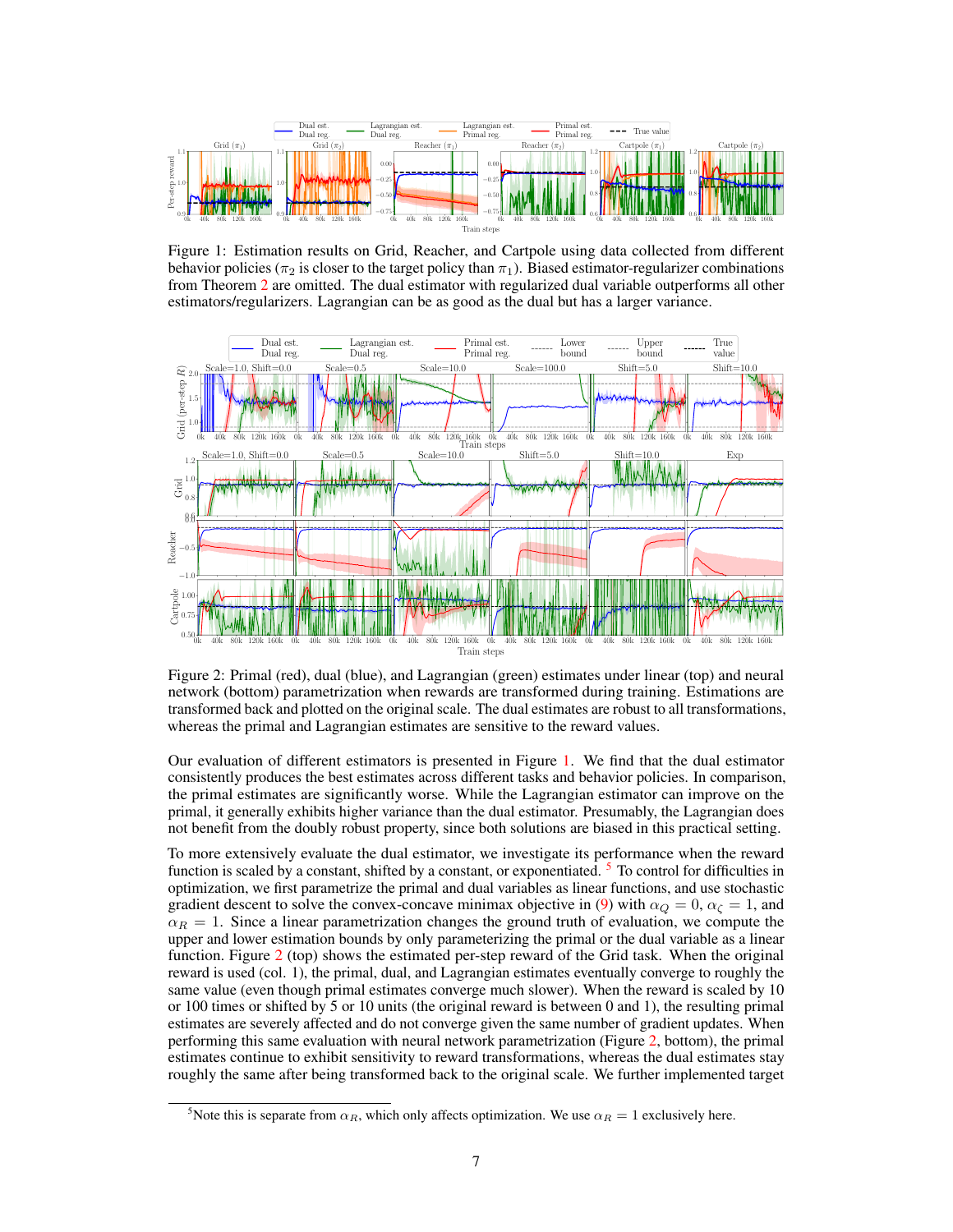<span id="page-7-1"></span>

Figure 3: Dual estimates when  $\alpha_R = 0$  (dotted line) and  $\alpha_R = 1$  (solid line). Regularizing the dual variable (blue) is consistently better than regularizing the primal variable (orange).  $\alpha_R \neq 0$  and  $\alpha_Q \neq 0$  leads to biased estimation (solid orange). The value of  $\alpha_R$  does not affect the final estimate when  $\alpha_{\zeta} = 1, \alpha_{Q} = 0$ .

network for training stability of the primal variable, and the same concolusion holds (see Appendix). Note that while the dual solution is robust to the scale and range of rewards, the optimization objective used here still has  $\alpha_R = 1$ , which is different from  $\alpha_R = 0$  where  $\hat{\rho}_Q$  is no longer a valid estimator.

### <span id="page-7-0"></span>4.2 Choice of Regularization ( $\alpha_c$ ,  $\alpha_R$ , and  $\alpha_Q$ )

Next, we study the choice between regularizing the primal or dual variables. Given the results of Section [4.1,](#page-5-0) we focus on ablations using the dual estimator  $\hat{\rho}_\zeta$  to estimate  $\rho_\pi$ . Results are presented in Figure [3.](#page-7-1) As expected, we see that regularizing the primal variables when  $\alpha_R = 1$  leads to a biased estimate, especially in Grid ( $\pi_1$ ), Reacher ( $\pi_2$ ), and Cartpole. Regularizing the dual variable (blue lines) on the other hand does not incur such a bias. Additionally, the value of  $\alpha_R$  has little effect on the final estimates when the dual variable is regularized (dotted versus solid blue lines). While the invariance to  $\alpha_R$  may not generalize to other tasks, an advantage of the dual estimates with regularized dual variable is the flexibility to set  $\alpha_R = 0$  or 1 depending on the reward function.

<span id="page-7-2"></span>

Figure 4: Apply positive constraint, normalization constraint, and the unconstrained primal form during optimization (blue curves). Positivity constraint (row 1) improves training stability. Normalization constraint is essential when  $\gamma = 1$ , and also helps when  $\gamma < 1$  (row 2). Solving the unconstrained primal problem (row 3) can be useful when the action space is discrete.

#### **4.3** Choice of Redundant Constraints ( $\lambda$  and  $\zeta \ge 0$ )

So far our experiments with the dual estimator used  $\lambda$  and  $\zeta \ge 0$  in the optimizations, corresponding to the normalization and positive constraints in the d-LP. However, these are in principle not necessary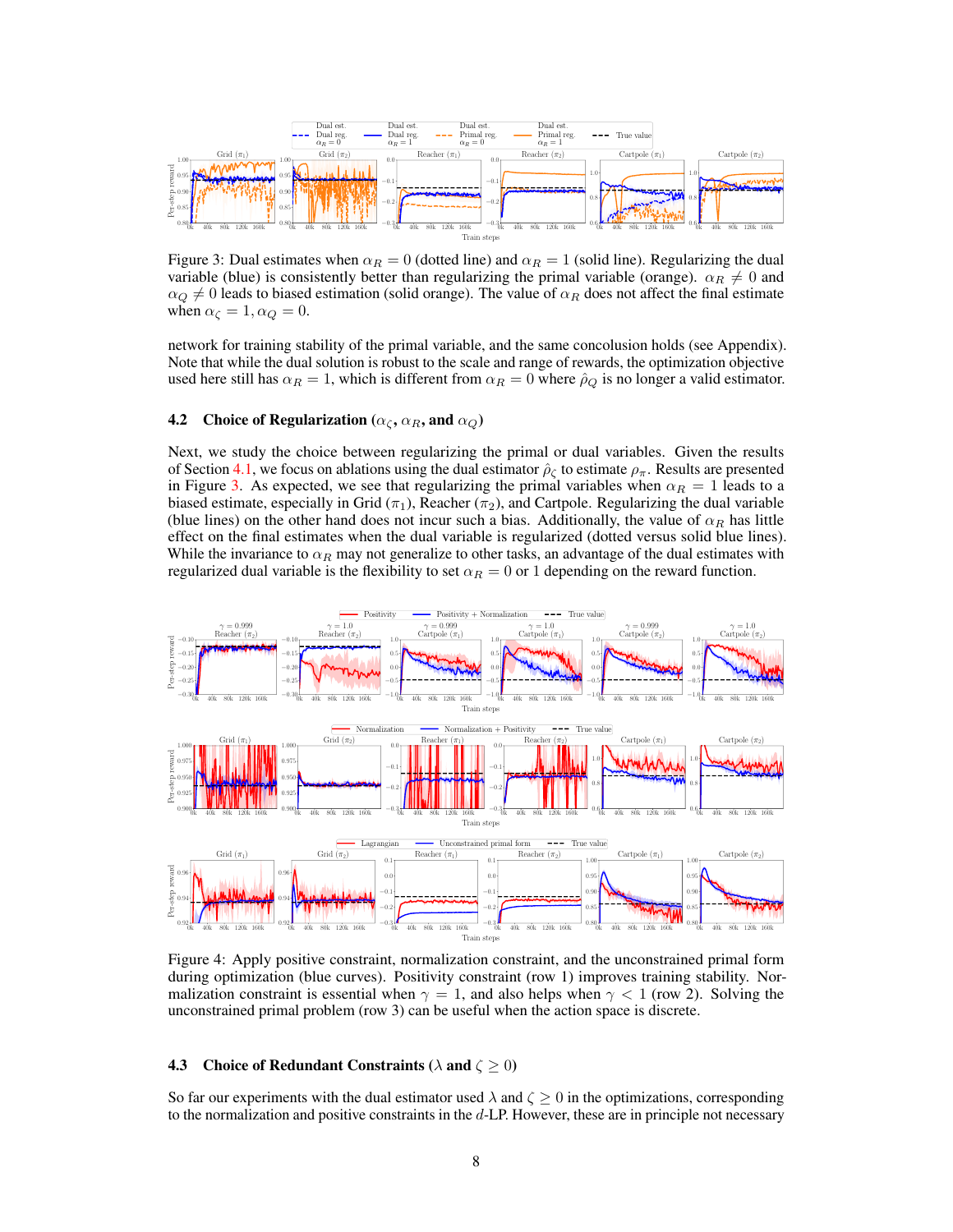when  $\gamma$  < 1, and so we evaluate the effect of removing them. Given the results of the previous sections, we focus our ablations on the use of the dual estimator  $\hat{\rho}_c$  with dual regularization  $\alpha_c > 0$ ,  $\alpha_R = 1$ .

**Normalization.** We consider the effect of removing the normalization constraint  $(\lambda)$ . Figure [4](#page-7-2) (row 1) shows the effect of keeping (blue curve) or removing (red curve) this constraint during training. We see that training becomes less stable and approximation error increases, even when  $\gamma < 1$ .

**Positivity.** We continue to evaluate the effect of removing the positivity constraint  $\zeta \geq 0$ , which, in our previous experiments, was enforced via applying a square function to the dual variable neural network output. Results are presented in Figure [4](#page-7-2) (row 2), where we again see that the removal of this constraint is detrimental to optimization stability and estimator accuracy.

## 4.4 Choice of Optimization (Lagrangian or Unconstrained Primal Form)

So far, our experiments have used minimax optimization via the Lagrangian to learn primal and dual variables. We now consider solving the unconstrained primal form of the  $d$ -LP, which Section [3.2](#page-3-2) suggests may lead to an easier, but biased, optimization. Figure [4](#page-7-2) (row 3) indeed shows that the unconstrained primal reduces variance on Grid and produces better estimates on Cartpole. Both environments have discrete action spaces. Reacher, on the other hand, has a continuous action space, which creates difficulty when taking the expectation over next step samples, causing bias in the unconstrained primal form. Given this mixed performance, we generally advocate for the Lagrangian, unless the task is discrete-action and the stochasticity of the dynamics is known to be low.

## 5 Related work

Off-policy evaluation has long been studied in the RL literature [\[9,](#page-9-3) [12,](#page-9-2) [13,](#page-9-4) [19,](#page-10-12) [23,](#page-10-0) [27\]](#page-10-2). While some approaches are model-based  $[10]$ , or work by estimating the value function  $[8]$ , most rely on importance reweighting to transform the off-policy data distribution to the on-policy target distribution. They often require to know or estimate the behavior policy, and suffer a variance exponential in the horizon, both of which limit their applications. Recently, a series of works were proposed to address these challenges  $[14, 17, 26]$  $[14, 17, 26]$  $[14, 17, 26]$  $[14, 17, 26]$  $[14, 17, 26]$ . Among them is the DICE family  $[21, 30, 31]$  $[21, 30, 31]$  $[21, 30, 31]$  $[21, 30, 31]$  $[21, 30, 31]$ , which performs some form of stationary distribution estimation. The present paper develops a convex duality framework that unifies many of these algorithms, and offers further important insights. Many OPE algorithms may be understood to correspond to the categories considered here. Naturally, the recent stationary distribution correction algorithms [\[21,](#page-10-3) [30,](#page-10-5) [31\]](#page-10-6), are the dual methods. The FQI-style estimator [\[8\]](#page-9-6) loosely corresponds to our primal estimator. Moreover, Lagrangian-type estimators are also considered  $[26, 28]$  $[26, 28]$  $[26, 28]$ , although some are not for the behavior-agnostic setting  $[26]$ .

Convex duality has been widely used in machine learning, and in RL in particular. In one line of literature, it was used to solve the Bellman equation, whose fixed point is the value function [\[6,](#page-9-8) [7,](#page-9-9) [16\]](#page-10-15). Here, duality facilitates derivation of an objective function that can be conveniently approximated by sample averages, so that solving for the fixed point is converted to that of finding a saddle point. Another line of work, more similar to the present paper, is to optimize the Lagrangian of the linear program that characterizes the value function  $[2, 4, 29]$  $[2, 4, 29]$  $[2, 4, 29]$  $[2, 4, 29]$  $[2, 4, 29]$ . In contrast to our work, these algorithms typically do not incorporate off-policy correction, but assume the availability of on-policy samples.

## 6 Conclusion

We have proposed a unified view of off-policy evaluation via the regularized Lagrangian of the d-LP. Under this unification, existing DICE algorithms are recovered by specific (suboptimal) choices of regularizers, (redundant) constraints, and ways to convert optimized solutions to policy values. By systematically studying the mathematical properties and empirical effects of these choices, we have found that the dual estimates (i.e., policy value in terms of the state-action distribution) offer greater flexibility in incorporating optimization stablizers while preserving asymptotic unibasedness, in comparison to the primal estimates (i.e., estimated Q-values). Our study also reveals alternative estimators not previously identified in the literature that exhibit improved performance. Overall, these findings suggest promising new directions of focus for OPE research in the offline setting.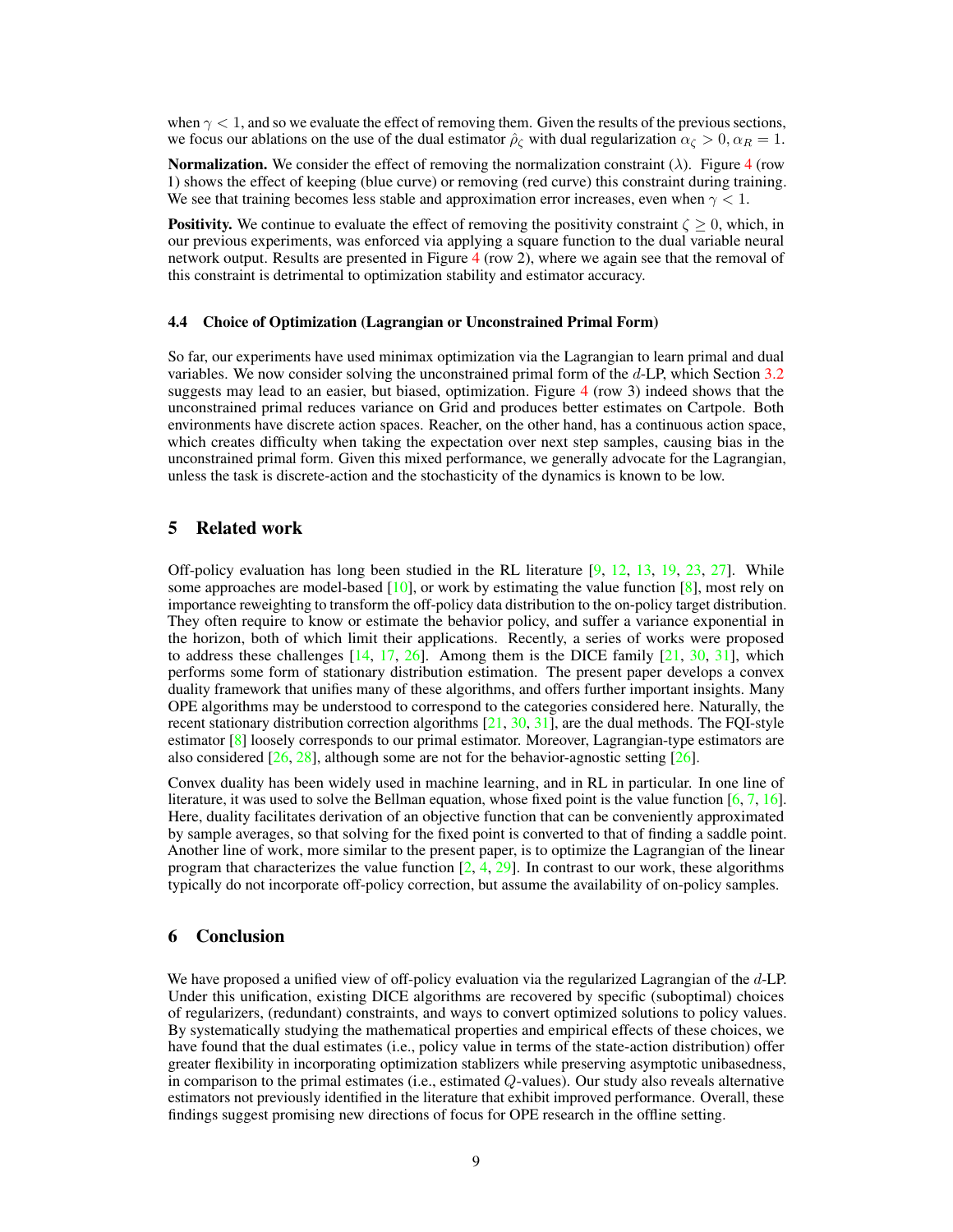## Broader Impact

One of the broader issues in reinforcement learning is reproducibility  $-$  it is difficult to make a compelling case that any new algorithm is actually an improvement without a common framework for reliably reproducing past related research results. This paper unifies existing DICE estimators and offers a standard implementation of a number of seemingly distinct algorithms that in fact only differ in regularization. Future researchers and practioners in this domain can benefit from this unification, where algorithms can be effectively compared in isolation from other artifacts such as neural network architecture.

Meanwhile, this research has revealed a number of choices in regularization, redundant constraints, and final estimators in DICE, suggesting a large hyperparameter search space. While we try our best to illustrate which choices matter through mathematical analysis and ablation study, individuals with limited computational resources could still be put at a disadvantage when tuning their algorithms to achieve the best performance for a specific task.

#### Acknowledgments

We thank Hanjun Dai and other members of the Google Brain team for helpful discussions.

## **References**

- <span id="page-9-0"></span>[1] Leemon Baird. Residual algorithms: Reinforcement learning with function approximation. In *In Proceedings of the 12th International Conference on Machine Learning*, pages 30–37. Morgan Kaufmann, 1995.
- <span id="page-9-10"></span>[2] Joan Bas-Serrano and Gergely Neu. Faster saddle-point optimization for solving large-scale Markov decision processes, 2019. arXiv:1909.10904.
- [3] Greg Brockman, Vicki Cheung, Ludwig Pettersson, Jonas Schneider, John Schulman, Jie Tang, and Wojciech Zaremba. OpenAI Gym. *arXiv preprint arXiv:1606.01540*, 2016.
- <span id="page-9-11"></span>[4] Yichen Chen, Lihong Li, and Mengdi Wang. Scalable bilinear  $\pi$  learning using state and action features. In *Proceedings of the 32nd International Conference on Machine Learning*, 2018.
- <span id="page-9-1"></span>[5] Bo Dai, Niao He, Yunpeng Pan, Byron Boots, and Le Song. Learning from conditional distributions via dual embeddings. *arXiv preprint arXiv:1607.04579*, 2016.
- <span id="page-9-8"></span>[6] Bo Dai, Albert Shaw, Lihong Li, Lin Xiao, Niao He, Zhen Liu, Jianshu Chen, and Le Song. SBEED: Convergent reinforcement learning with nonlinear function approximation. In *Proceedings of the 35th International Conference on Machine Learning*, pages 1133–1142, 2018.
- <span id="page-9-9"></span>[7] Simon S Du, Jianshu Chen, Lihong Li, Lin Xiao, and Dengyong Zhou. Stochastic variance reduction methods for policy evaluation. In *Proceedings of the 34th International Conference on Machine Learning-Volume 70*, pages 1049–1058. JMLR. org, 2017.
- <span id="page-9-6"></span>[8] Yaqi Duan and Mengdi Wang. Minimax-optimal off-policy evaluation with linear function approximation, 2020. arXiv:2002.09516.
- <span id="page-9-3"></span>[9] Mehrdad Farajtabar, Yinlam Chow, and Mohammad Ghavamzadeh. More robust doubly robust off-policy evaluation. *arXiv preprint arXiv:1802.03493*, 2018.
- <span id="page-9-5"></span>[10] Raphael Fonteneau, Susan A. Murphy, Louis Wehenkel, and Damien Ernst. Batch mode reinforcement learning based on the synthesis of artificial trajectories. *Annals of Operations Research*, 208(1):383–416, 2013.
- [11] H. Van Hasselt, A. Guez, and D. Silver. Deep reinforcement learning with double Q-learning. In *AAAI*, volume 16, pages 2094–2100, 2016.
- <span id="page-9-2"></span>[12] Nan Jiang and Lihong Li. Doubly robust off-policy value evaluation for reinforcement learning. In *Proceedings of the 33rd International Conference on Machine Learning*, 2016.
- <span id="page-9-4"></span>[13] Nathan Kallus and Masatoshi Uehara. Double reinforcement learning for efficient off-policy evaluation in Markov decision processes. *arXiv preprint arXiv:1908.08526*, 2019.
- <span id="page-9-7"></span>[14] Nathan Kallus and Masatoshi Uehara. Efficiently breaking the curse of horizon: Double reinforcement learning in infinite-horizon processes. *arXiv preprint arXiv:1909.05850*, 2019.